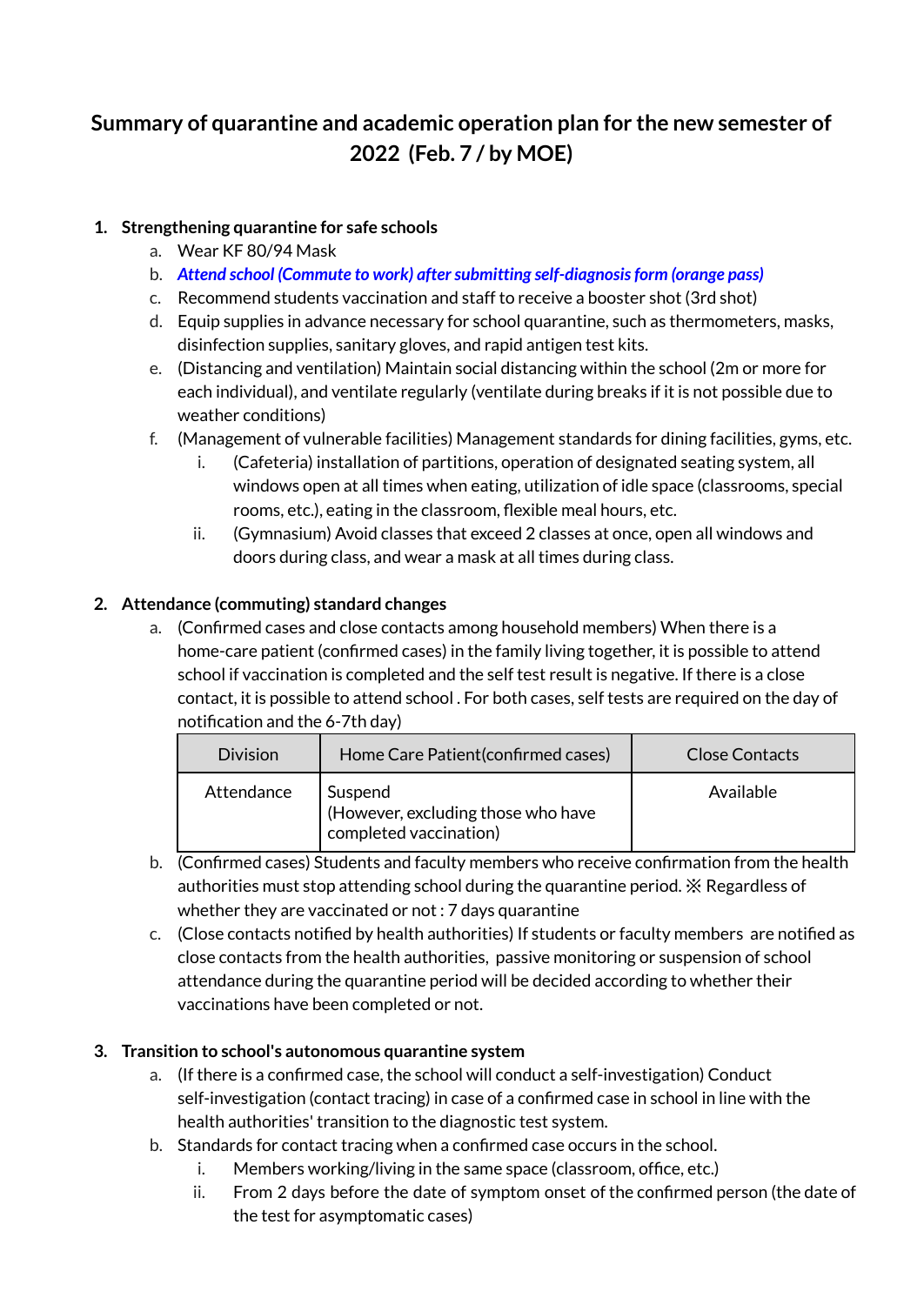- 1. If they had more contact than having a meal at the same table with the confirmed person.
- 2. If they were in contact for more than 15 minutes having conversation without a mask.
- 3. While operating a school bus, if the confirmed person is seated close(front, rear, left, right seat)
- c. (Follow-up measures on close contacts identified by school self-investigation) For close contacts identified by the school self-investigation, diagnosis tests will be conducted according to the presence of symptoms or high-risk underlying diseases.
	- i. *(People who have symptoms or high-risk underlying disease) Conduct a PCR test in the screening center with the school principal's confirmation notice.*
	- ii. *(Asymptomatic cases) Conduct rapid antigen tests 3 or more timesfor 7 days. If the result is negative, attend school. If it is positive, conduct a PCR test.*

| Subject               | Test method                                         | <b>Test Place</b>                                | School<br>Attendance                |  |
|-----------------------|-----------------------------------------------------|--------------------------------------------------|-------------------------------------|--|
| Who Has<br>Symptoms   | 1 PCR test                                          | <b>Screening Center</b>                          | If the result of<br>each test is    |  |
| Asymptomatic<br>Cases | Rapid antigen<br>tests 3 or more<br>times in 7 days | Home, Medical<br>facilities,<br>Screening center | negative, they can<br>attend school |  |

iii. Follow-up measures on close contacts by school's self-investigation

- iv. *Rapid antigen test is carried out at home, medical institutions, and screening centers/ If the result* of *each test is negative, school attendance is permitted.*
- v. *Check negative results as the students are entering school. (Home: parental confirmation, orscreening centers/medical institution: negative certificate or doctor's note)* ※ Rapid antigen tests can be performed even on non-contact students and faculty if

necessary. (once)

d. (Rapid antigen test kit support) Considering the situation in which it is difficult to conduct a rapid antigen test when a confirmed case occurs in schools, the office of education(or support office) will reserve about 20% of the total amount of self test kits which entire students and school staff members would need for emergencies.

# **4. Academic Operation (4 types, decided by the principal)**

- a. There are 4 types of school's academic operation  $(1)$  normal educational activities,  $(2)$  all school attendance + limited educational activities, ③ partial school attendance + partial distance learning, ④ full distance learning
- b. Types of Academic Operation

| Type             |                                                              | Contents                                                                                               |
|------------------|--------------------------------------------------------------|--------------------------------------------------------------------------------------------------------|
| $\left(1\right)$ | Normal education<br>activities                               | All students attend school and conduct all<br>educational activities                                   |
| $^\copyright$    | All school attendance +<br>limited educational<br>activities | All students attend school and conduct limited<br>educational activities (curricular/extra-curricular) |
| 3)               | Partial attendance +                                         | Some students attend school and                                                                        |